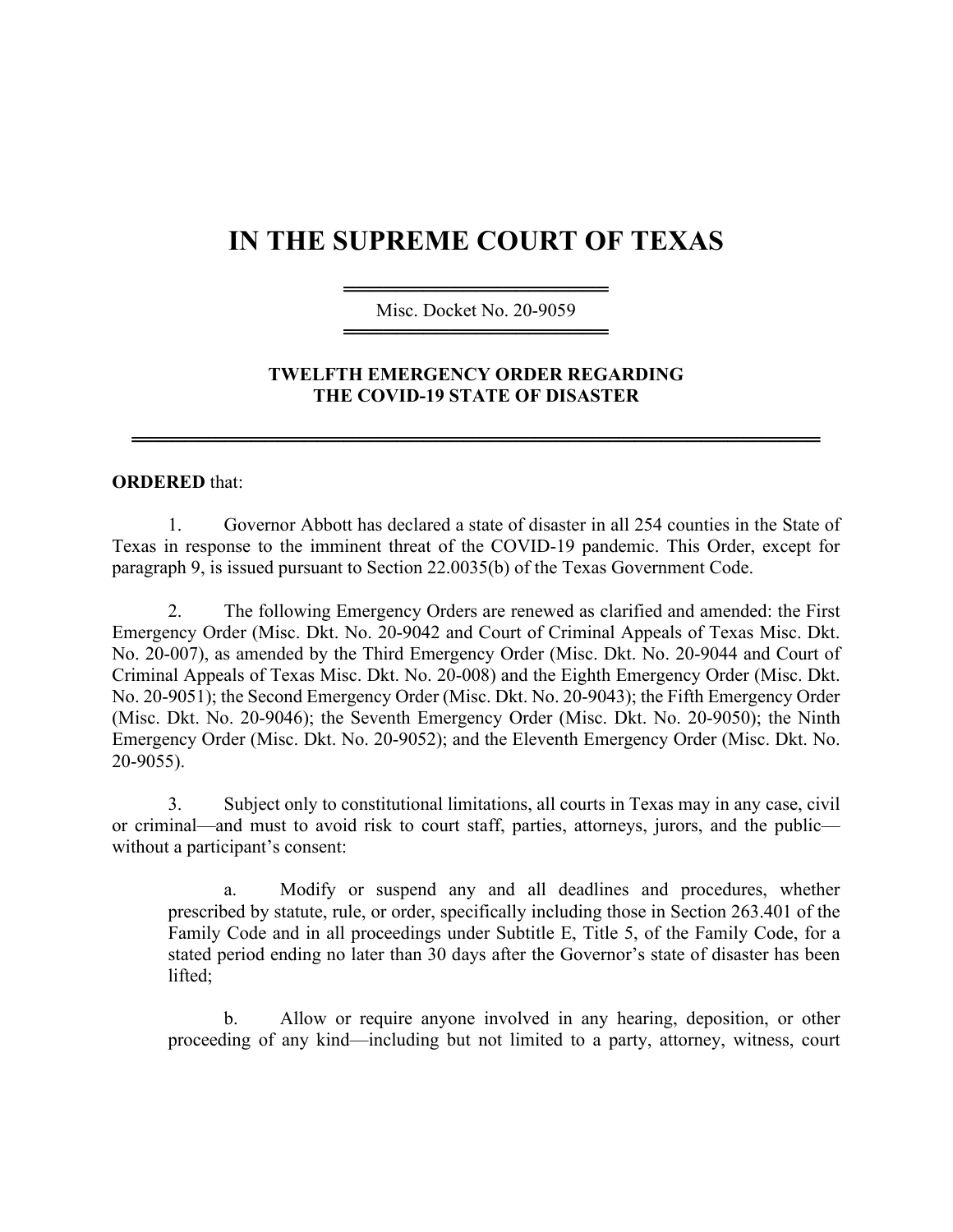reporter, or grand juror, but not including a petit juror—to participate remotely, such as by teleconferencing, videoconferencing, or other means;

c. Consider as evidence sworn statements made out of court or sworn testimony given remotely, out of court, such as by teleconferencing, videoconferencing, or other means;

d. Conduct proceedings away from the court's usual location with reasonable notice and access to the participants and the public;

Require every participant in a proceeding to alert the court if the participant has, or knows of another participant who has, COVID-19 or flu-like symptoms, or a fever, cough or sneezing;

f. Take any other reasonable action to avoid exposing court proceedings to the threat of COVID-19.

4. Courts must not conduct in-person proceedings contrary to guidance issued by the Office of Court Administration regarding social distancing, maximum group size, and other restrictions and precautions. Courts should use all reasonable efforts to conduct proceedings remotely.

5. Any deadline for the filing or service of any civil case that falls on a day between March 13, 2020, and June 1, 2020, is extended until July 15, 2020. This does not include deadlines for perfecting appeal or for other appellate proceedings, requests for relief from which should be directed to the court involved and should be generously granted.

6. In determining a person's right to possession of and access to a child under a courtordered possession schedule in a Suit Affecting the Parent-Child Relationship, the existing trial court order shall control in all instances. Possession of and access to a child shall not be affected by any shelter-in-place order or other order restricting movement issued by a governmental entity that arises from the pandemic. The original published school schedule shall also control, and possession and access shall not be affected by the school's closure that arises from the pandemic. Nothing herein prevents parties from altering a possession schedule by agreement if allowed by their court order(s), or courts from modifying their orders on an emergency basis or otherwise.

7. In any action for eviction to recover possession of residential property under Chapter 24 of the Texas Property Code and Rule 510 of the Texas Rules of Civil Procedure: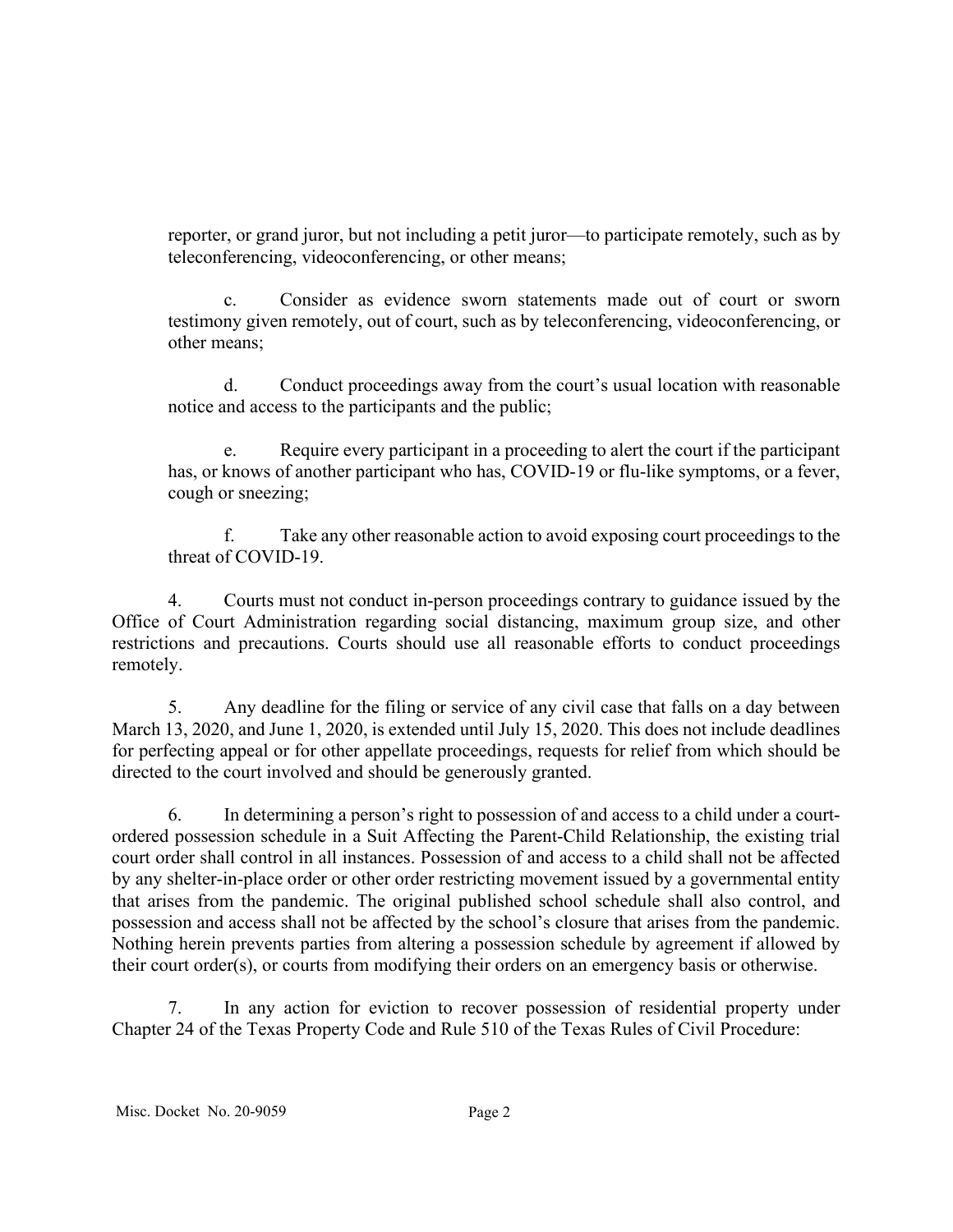a. No trial, hearing, or other proceeding may be conducted, and all deadlines are tolled, until after May 18, 2020;

b. A writ of possession may issue, but the posting of the written warning required by  $\frac{1}{2}$  24.0061(d)(1) of the Property Code and the execution of the writ of possession may not occur until after May 25, 2020, and the deadlines in Rules 510.8(d)(1)- (d)(2) are suspended while this Order remains in effect; and

c. New filings may be accepted, but the time period in Rule  $510.4(a)(10)$  is suspended, and issuance and service of citation may not occur until after May 18, 2020.

8. A case covered by Paragraph 7 may nevertheless proceed and a writ of possession may issue if, but only if:

a. The plaintiff files a "Sworn Complaint for Forcible Detainer for Threat to Person or For Cause";

b. The court determines that the facts and grounds for eviction stated in the Complaint, under oath with personal knowledge, taken as true, show that the actions of the tenant, or the tenant's household members or guests, have threatened or pose an imminent threat of (i) physical harm to the plaintiff, the plaintiff's employees, or other tenants, or (ii) criminal activity; and

c. The court signs an order stating procedures for the case to proceed.

9. All deadlines, whether prescribed by statute, rule, or order, that expired or would have expired between March 13, 2020, and June 1, 2020, are extended until July 15, 2020:

a. in attorney professional disciplinary and disability proceedings; and

b. relating to the issuance or renewal of certifications, licenses, or registrations issued by the Judicial Branch Certification Commission, or for fulfilling mandatory continuing education.

10. This order is effective immediately and expires June 1, 2020, except as otherwise stated herein, and unless extended by the Chief Justice of the Supreme Court.

- 11. The Clerk of the Supreme Court is directed to:
	- a. post a copy of this Order on www.txcourts.gov;